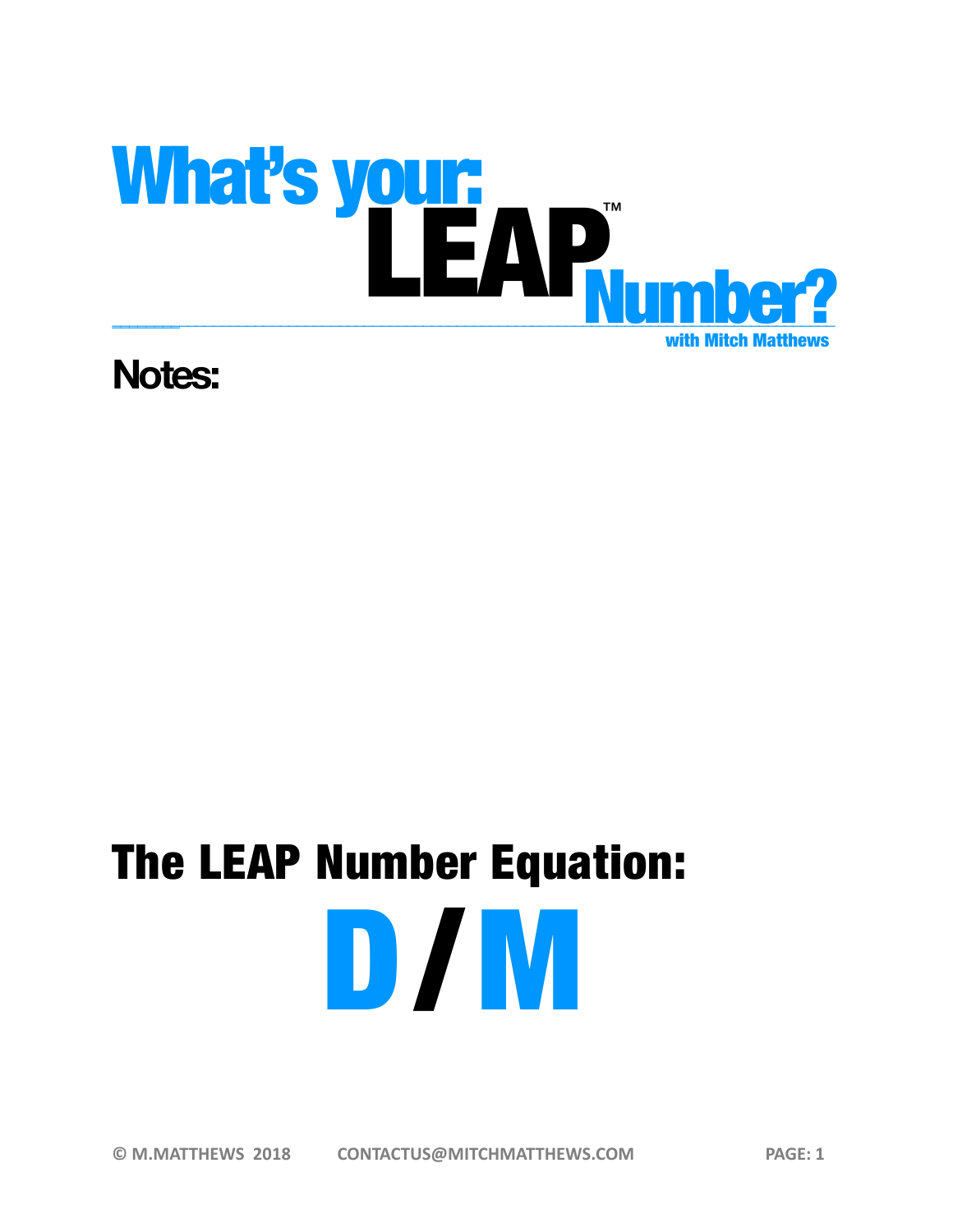# **D = The dollar figure you'd need to hit each month**

#### **NOTE:**

The goal is not necessarily to completely replace your current income with your project. That is probably not realistic for someone working full time. Instead, the goal is to hit a percentage of your current income on a consistent basis. This helps to show you have the systems in place to build an actual business.

# **M = Months in a ROW**

#### **NOTE:**

You have to decide on the number of months you'll want to hit "D" in order for you to feel confident you have your systems in place. This will depend on your risk tolerance. For some, they want to hit "D" for 3 months in a row. For others their "N" needs to be more like 6 or 12. But decide and set that as your goal.

When you're able to hit "D" for specific number of months in a row, this begins to demonstrate you have the systems in place to grow a viable business. It's not a guarantee but it shows that you have strategies to drive consistent revenue. This is a HUGE accomplishment!

Even though this figure doesn't completely replace your current income, it illustrates what you can do with the limited time you currently have available. Just think what you could do once you're able to devote more time to this endeavor! So push for establishing those systems and for hitting your "D" consistently!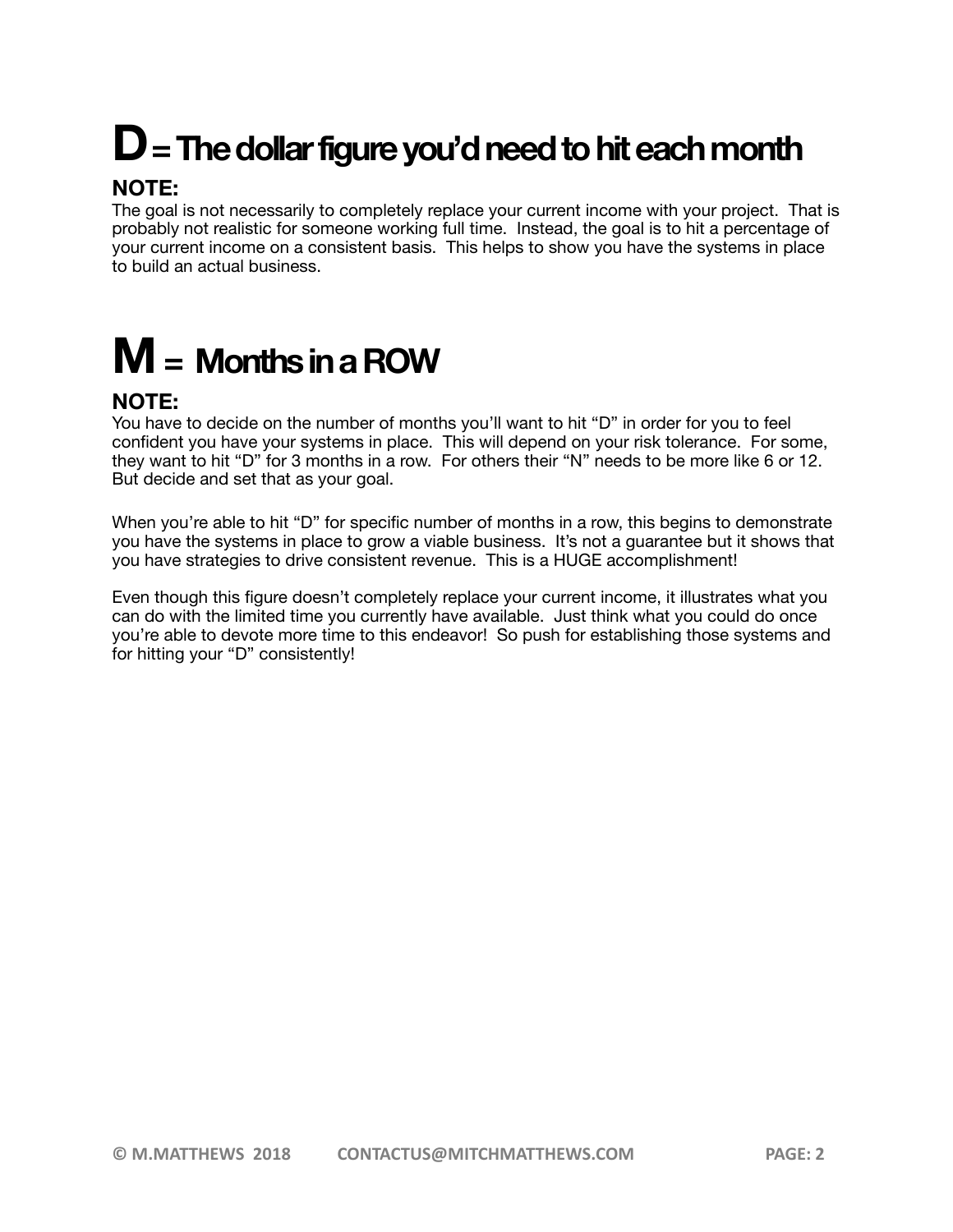# CASE STUDY 1: Sara's story

#### **Graphic Designer Sara**

She makes \$50,000 a year at her job as a graphic designer.

She has a side hustle that she really enjoys. She creates websites and branding for restaurants and small retail stores. It started with helping a friend on her new cafe but has blossomed to a number of projects. She and her husband wonder about having her do it full time but they have some financial goals (including paying off Sara's student loans), so she can't just quit and hope it works. After discussions, she decided that her "D" would be 30% of her currently monthly salary (30% of  $$4,166 = $1,250$ ). She also decided that she wanted to be a bit more conservative, so she made her "M" 6.

So her Leap Number Equation is:

### D / M \$1,250 for 6 months in a row

Once she hits that… she will know her systems are in place and she can quit with more confidence. Her Leap Number Equation helps her to break from the "Build It and They Will Come" nonsense… and have a no-nonsense approach to quitting her day job and leaping into her new Dream Job with gusto!

## CASE STUDY 2: Tina's story

#### **Tech Consultant Tina**

She makes \$100,000 a year at her job as a VP of Marketing for a SAS company.

She has a side hustle that has been taking off. She works with start ups on crafting their marketing from the ground up. It started when she was asked to mentor a young entrepreneur but really started to grow after speaking at a conference. She's single with little debt. She has a higher risk tolerance and limited risk due to her age.

She decided that her "D" would be 15% of her currently monthly salary (15% of \$8,333  $=$ \$1,250). Based on her network, financial situation and risk tolerance, she made her "M" 3.

So her Leap Number Equation is:

### D / M \$1,250 for 3 months in a row